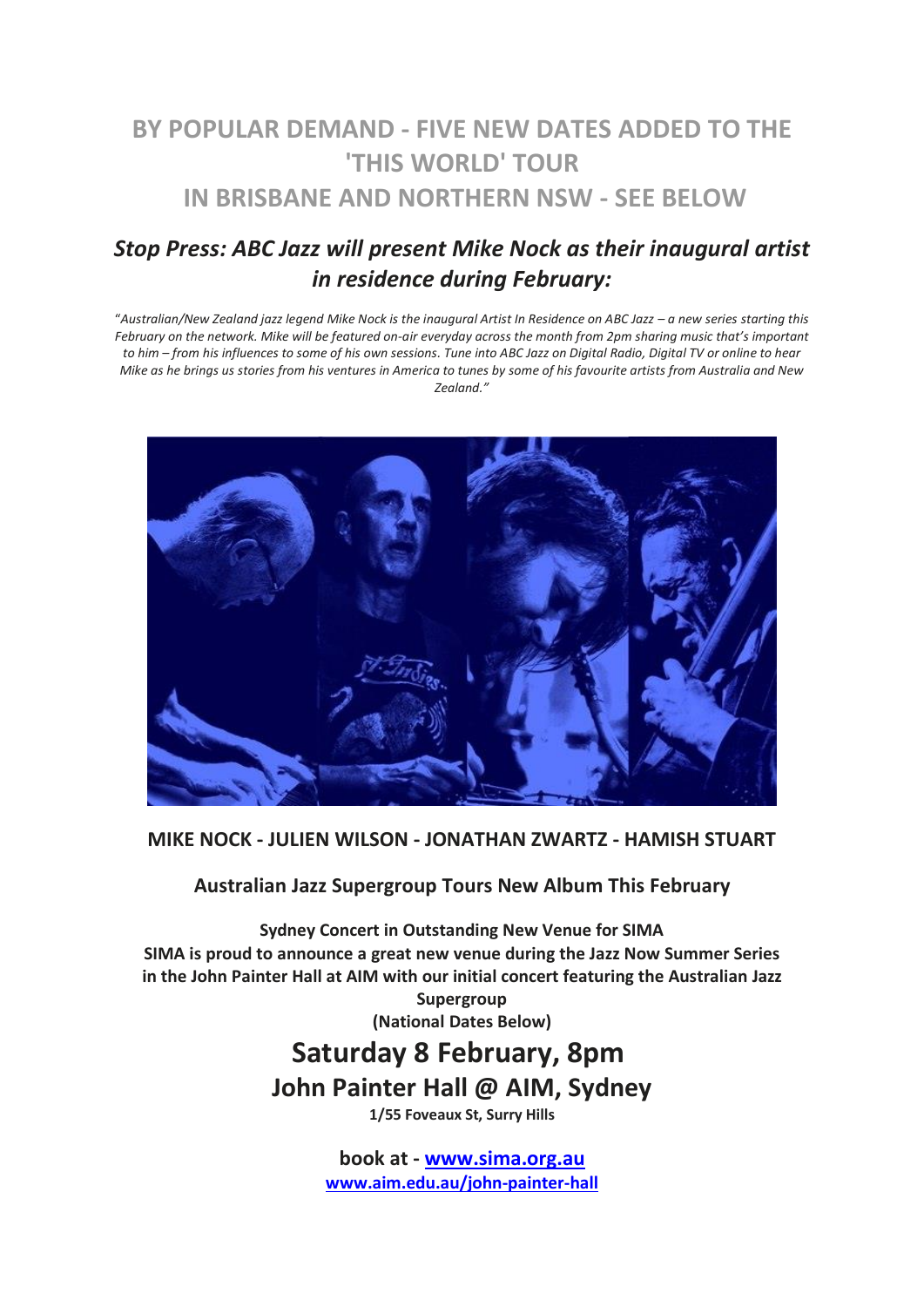## **NATIONAL DATES:**

**Friday 7 February, 8pm - The Music Lounge, Wollongong Town Hall [www.wollcon.com.au](http://www.wollcon.com.au/) Saturday 8 February, 8pm - John Painter Hall @ AIM, Sydney [www.sima.org.au](http://www.sima.org.au/) Sunday 9 February, 4pm - The Street Theatre, Canberra [www.thestreet.org.au](http://www.thestreet.org.au/)**

**Monday 10 February, 7pm - St Andrew's Anglican Church, Braidwood [www.sima.org.au](http://www.sima.org.au/) Benefit Concert for Local Bushfire Recovery**

**Saturday 29 February, 9pm - Jazzamanca Festival, Hobart [www.salarts.org.au](http://www.salarts.org.au/) Sunday 1 March, 9pm - Jazzamanca Festival, Hobart - [www.salarts.org.au](http://www.salarts.org.au/)**

### **NEW DATES JUST ADDED:**

**Friday 21 Feb - Jazz Music Institute - Brisbane [-www.jazz.qld.edu.au](http://www.jazz.qld.edu.au/) Saturday 22 Feb - Doo-Bop - Brisbane - [www.doo-bop.com.au](https://www.doo-bop.com.au/) Sunday 23 Feb - Byron Bay Community Centre. Presented by Bay FM [www.byroncentre.com.au](http://www.byroncentre.com.au/) Tuesday 25 Feb - The Mill - Uralla. Presented by AIMA (Armidale Improvised Music Association) - [www.uhs.org.au](http://www.uhs.org.au/) Wednesday 26 Feb - Cedar Bar - Bellingen [-www.cedarbar.com.au](http://www.cedar.com.au/)**

## **MEDIA ENQUIRIES: Amy Curl (0413 237 119) Chris Ruhle (0468 357 715)**

*Mike Nock, Hamish Stuart, Julien Wilson and Jonathan Zwartz celebrate the launch of their stunning new album THIS WORLD with performances across Australia's east coast this February. Hailed by Rhythms Magazine as "sublime" THIS WORLD'S sound is quintessentially Australian, showcasing the quartet's exceptional musicianship.*

THIS WORLD masterfully articulates the struggle, strength and sense of hope faced in life each day. Each member has contributed compositions for the nine-track album, which was recorded in pristine high definition stereo at Sony Studios by Ross A'Hearn.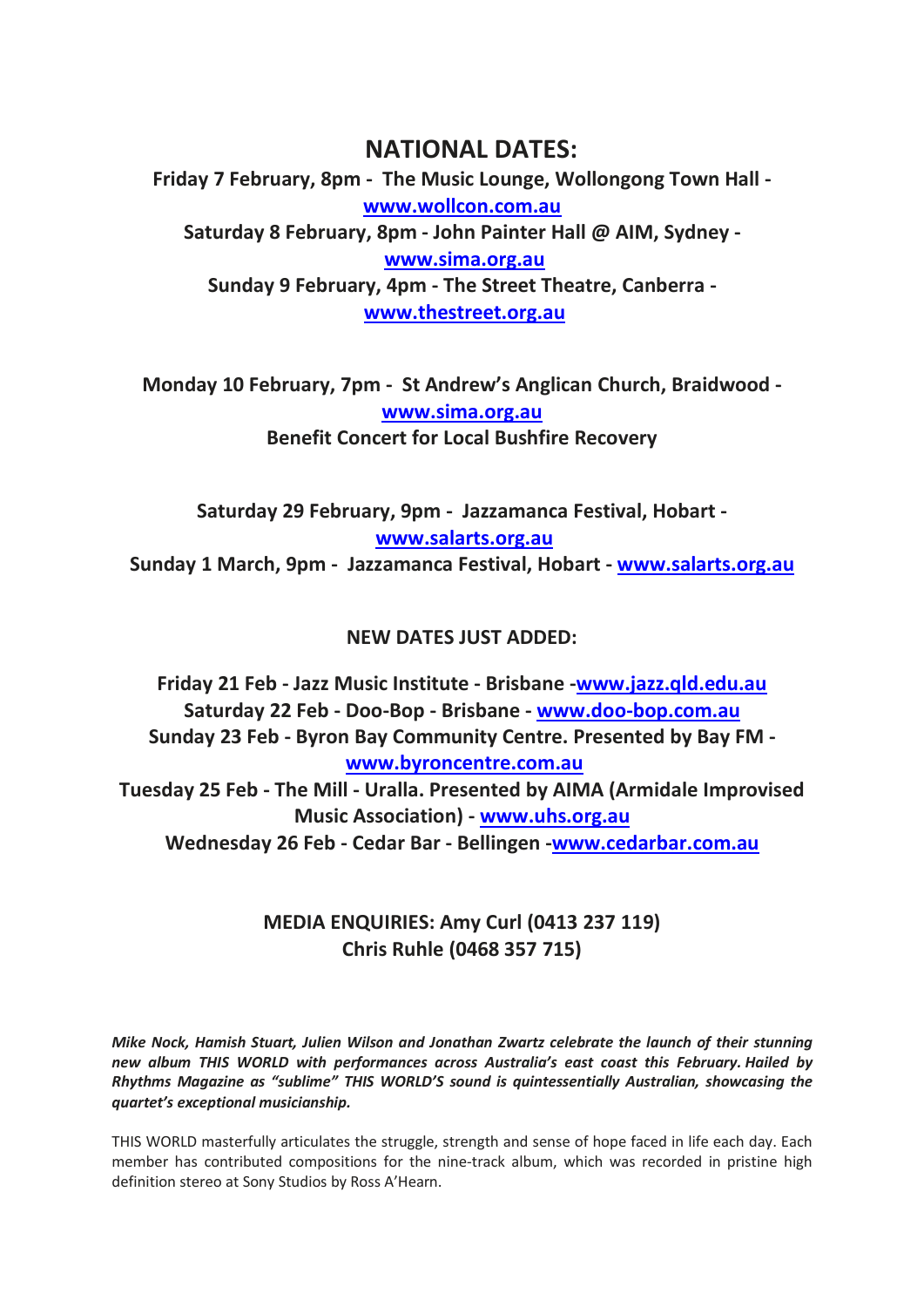Individually the quartet has worked with some of the greatest jazz musicians in the world including Coleman Hawkins, Pharoah Sanders, Hugh Masekala, Yusef Lateef, Hermeto Pascoal and Charlie Haden. Combined the ensemble has been awarded almost every Australian accolade and has released a plethora of critically acclaimed albums under their own names.

The stellar rhythm section brings together ARIA Award-winning bassist Jonathan Zwartz and legendary jazz drummer Hamish Stuart whose musical partnership spans more than three decades. Bell Hall of Fame Inductee and Don Banks Award recipient pianist Mike Nock (OMNZ) and National Jazz Award winning saxophonist Julien Wilson complete the quartet.

Having worked together in various formats over many years, their shared history and personal connection can be felt throughout the album.

It was after an intimate show together in the basement of a Sydney restaurant in December 2018 that THIS WORLD was conceived. The performance was Nock's return to the stage after a six-month hiatus. The joy and vitality of his return to live performance was palpable and the chemistry was immediately evident. In June 2019, the group recorded THIS WORLD. To celebrate its release on Lionsharecords, the ensemble will be touring in February supported by the Australian Council for the Arts and the Sydney Improvised Music Association.

#### **ABOUT THE MUSICIANS:**

#### **MIKE NOCK (ONMZ)**

New Zealand born pianist/composer Mike Nock is one of the acknowledged masters of jazz in Australasia. Based in Sydney since 1986, he previously spent 25 years in the USA. He is a multi award-winning artist, recipient of the Don Banks Music Award and in inductee of the Australian Jazz Bell Awards Hall of Fame.

#### **JONATHAN ZWARTZ & HAMISH STUART**

New Zealander Jonathan Zwartz and Sydney native Hamish Stuart form one of Australia's great musical partnerships. For 30 years they have run the iconic monthly venue, the Starfish Club, together along Sydney's eastern beaches and are the first-call rhythm section for a who's-who of the Australian music industry and international touring acts. Their simpatico is legendary.

Zwartz' own albums regularly top best-seller lists and have won numerous awards including an ARIA, an AIR Award and a handful of Australian Jazz Bell Awards. Zwartz recently joined the APRA AMCOS Board of Directors.

#### **JULIEN WILSON**

Melbourne saxophonist Julien Wilson is a National Jazz Award winner, Freedman Fellow, received an APRA/AMCOS Art Music Award, and a swag of "Bell" Awards including Australian Jazz Musician of the Year. He runs a number of his own musical groups.

#### **WHAT THE PRESS ARE SAYING:**

*"The album is a thing of soulful beauty....What musical heavy-weights these musicians are and how effortlessly they weave their magic" -* **[Jazzlocal32.com](http://jazzlocal32.com/)**

*"These four musicians are the dream quartet of Australian jazz"* **- Jazzozmentis**